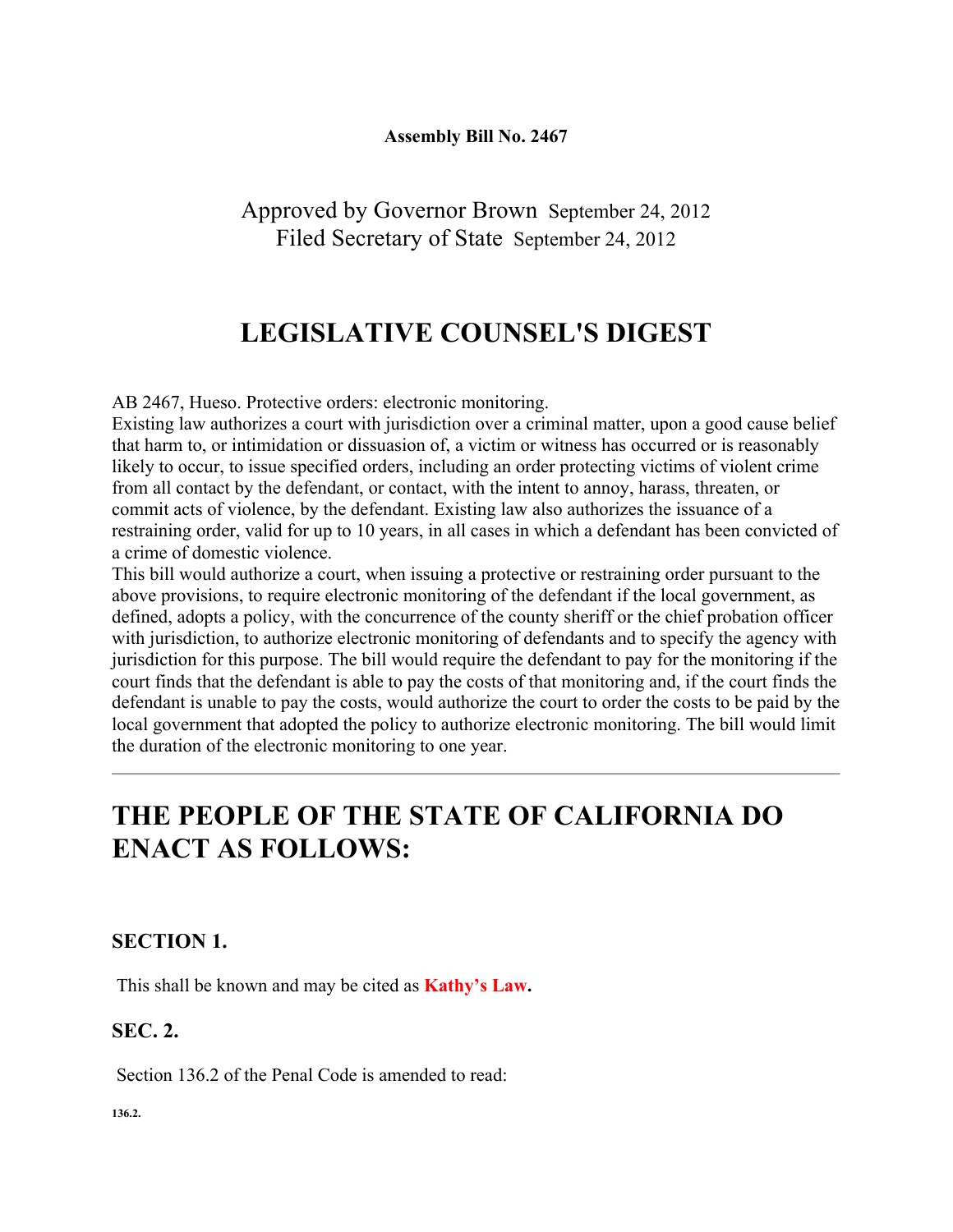(a) Except as provided in subdivision (c), upon a good cause belief that harm to, or intimidation or dissuasion of, a victim or witness has occurred or is reasonably likely to occur, a court with jurisdiction over a criminal matter may issue orders including, but not limited to, the following: (1) An order issued pursuant to Section 6320 of the Family Code.

(2) An order that a defendant shall not violate any provision of Section 136.1.

(3) An order that a person before the court other than a defendant, including, but not limited to, a subpoenaed witness or other person entering the courtroom of the court, shall not violate any provisions of Section 136.1.

(4) An order that a person described in this section shall have no communication whatsoever with a specified witness or a victim, except through an attorney under reasonable restrictions that the court may impose.

(5) An order calling for a hearing to determine if an order as described in paragraphs (1) to (4), inclusive, should be issued.

(6) (A) An order that a particular law enforcement agency within the jurisdiction of the court provide protection for a victim or a witness, or both, or for immediate family members of a victim or a witness who reside in the same household as the victim or witness or within reasonable proximity of the victim's or witness' household, as determined by the court. The order shall not be made without the consent of the law enforcement agency except for limited and specified periods of time and upon an express finding by the court of a clear and present danger of harm to the victim or witness or immediate family members of the victim or witness. (B) For purposes of this paragraph, "immediate family members" include the spouse, children, or parents of the victim or witness.

(7) (A) An order protecting victims of violent crime from all contact by the defendant, or contact, with the intent to annoy, harass, threaten, or commit acts of violence, by the defendant. The court or its designee shall transmit orders made under this paragraph to law enforcement personnel within one business day of the issuance, modification, extension, or termination of the order, pursuant to subdivision (a) of Section 6380 of the Family Code. It is the responsibility of the court to transmit the modification, extension, or termination orders made under this paragraph to the same agency that entered the original protective order into the Domestic Violence Restraining Order System.

(B) (i) If a court does not issue an order pursuant to subparagraph (A) in a case in which the defendant is charged with a crime of domestic violence as defined in Section 13700, the court on its own motion shall consider issuing a protective order upon a good cause belief that harm to, or intimidation or dissuasion of, a victim or witness has occurred or is reasonably likely to occur, that provides as follows:

(I) The defendant shall not own, possess, purchase, receive, or attempt to purchase or receive, a firearm while the protective order is in effect.

(II) The defendant shall relinquish any firearms that he or she owns or possesses pursuant to Section 527.9 of the Code of Civil Procedure.

(ii) Every person who owns, possesses, purchases, or receives, or attempts to purchase or receive, a firearm while this protective order is in effect is punishable pursuant to Section 29825. (C) An order issued, modified, extended, or terminated by a court pursuant to this paragraph shall be issued on forms adopted by the Judicial Council of California and that have been approved by the Department of Justice pursuant to subdivision (i) of Section 6380 of the Family Code. However, the fact that an order issued by a court pursuant to this section was not issued on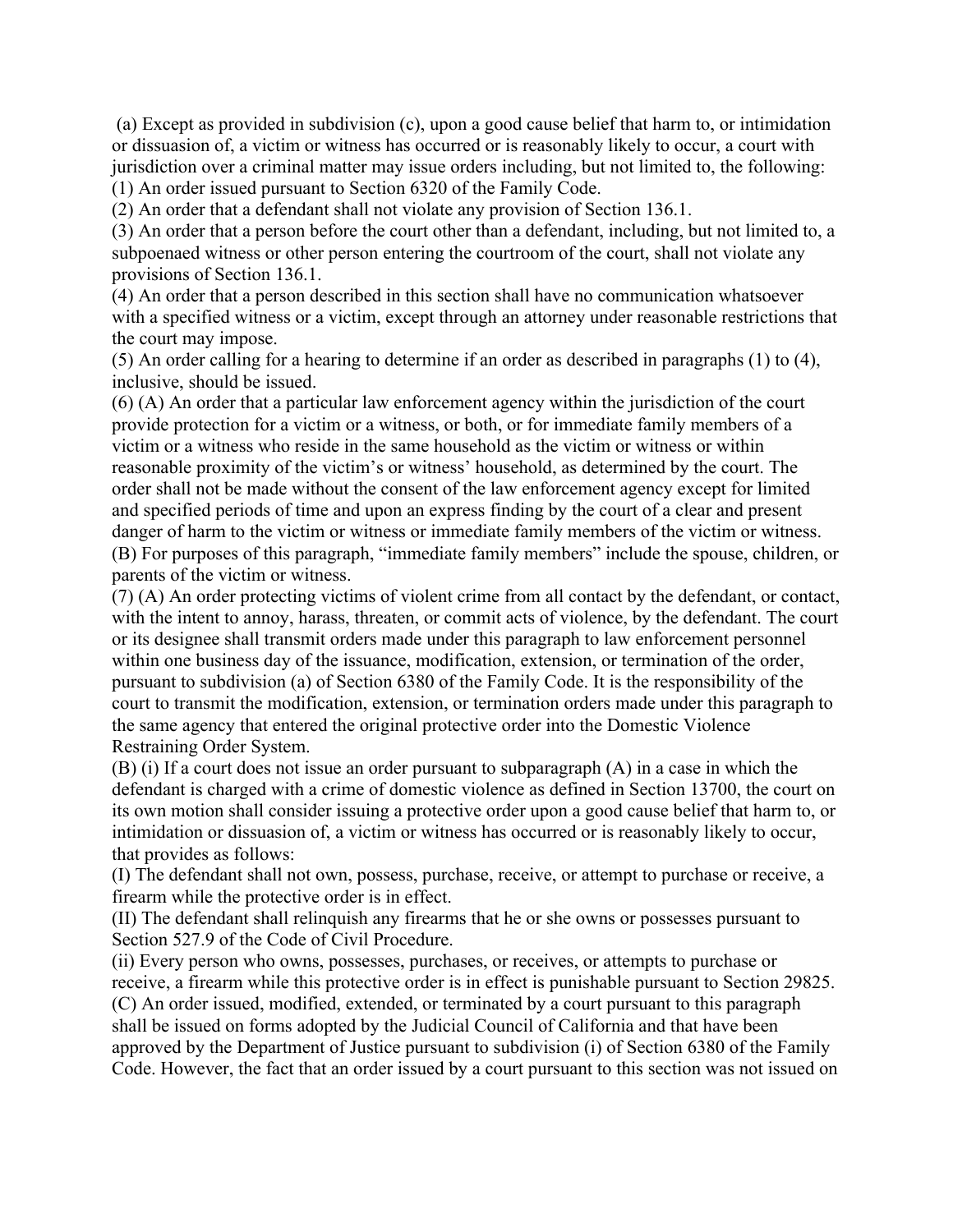forms adopted by the Judicial Council and approved by the Department of Justice shall not, in and of itself, make the order unenforceable.

(D) A protective order under this paragraph may require the defendant to be placed on electronic monitoring if the local government, with the concurrence of the county sheriff or the chief probation officer with jurisdiction, adopts a policy to authorize electronic monitoring of defendants and specifies the agency with jurisdiction for this purpose. If the court determines that the defendant has the ability to pay for the monitoring program, the court shall order the defendant to pay for the monitoring. If the court determines that the defendant does not have the ability to pay for the electronic monitoring, the court may order electronic monitoring to be paid for by the local government that adopted the policy to authorize electronic monitoring. The duration of electronic monitoring shall not exceed one year from the date the order is issued. At no time shall the electronic monitoring be in place if the protective order is not in place.

(b) A person violating an order made pursuant to paragraphs (1) to (7), inclusive, of subdivision (a) may be punished for any substantive offense described in Section 136.1, or for a contempt of the court making the order. A finding of contempt shall not be a bar to prosecution for a violation of Section 136.1. However, a person so held in contempt shall be entitled to credit for punishment imposed therein against a sentence imposed upon conviction of an offense described in Section 136.1. A conviction or acquittal for a substantive offense under Section 136.1 shall be a bar to a subsequent punishment for contempt arising out of the same act.

(c) (1) Notwithstanding subdivisions (a) and (e), an emergency protective order issued pursuant to Chapter 2 (commencing with Section 6250) of Part 3 of Division 10 of the Family Code or Section 646.91 of the Penal Code shall have precedence in enforcement over any other restraining or protective order, provided the emergency protective order meets all of the following requirements:

(A) The emergency protective order is issued to protect one or more individuals who are already protected persons under another restraining or protective order.

(B) The emergency protective order restrains the individual who is the restrained person in the other restraining or protective order specified in subparagraph (A).

(C) The provisions of the emergency protective order are more restrictive in relation to the restrained person than are the provisions of the other restraining or protective order specified in subparagraph (A).

(2) An emergency protective order that meets the requirements of paragraph (1) shall have precedence in enforcement over the provisions of any other restraining or protective order only with respect to those provisions of the emergency protective order that are more restrictive in relation to the restrained person.

(d) (1) A person subject to a protective order issued under this section shall not own, possess, purchase, receive, or attempt to purchase or receive a firearm while the protective order is in effect.

(2) The court shall order a person subject to a protective order issued under this section to relinquish any firearms he or she owns or possesses pursuant to Section 527.9 of the Code of Civil Procedure.

(3) A person who owns, possesses, purchases or receives, or attempts to purchase or receive a firearm while the protective order is in effect is punishable pursuant to Section 29825.

(e) (1) In all cases where the defendant is charged with a crime of domestic violence, as defined in Section 13700, the court shall consider issuing the above-described orders on its own motion. All interested parties shall receive a copy of those orders. In order to facilitate this, the court's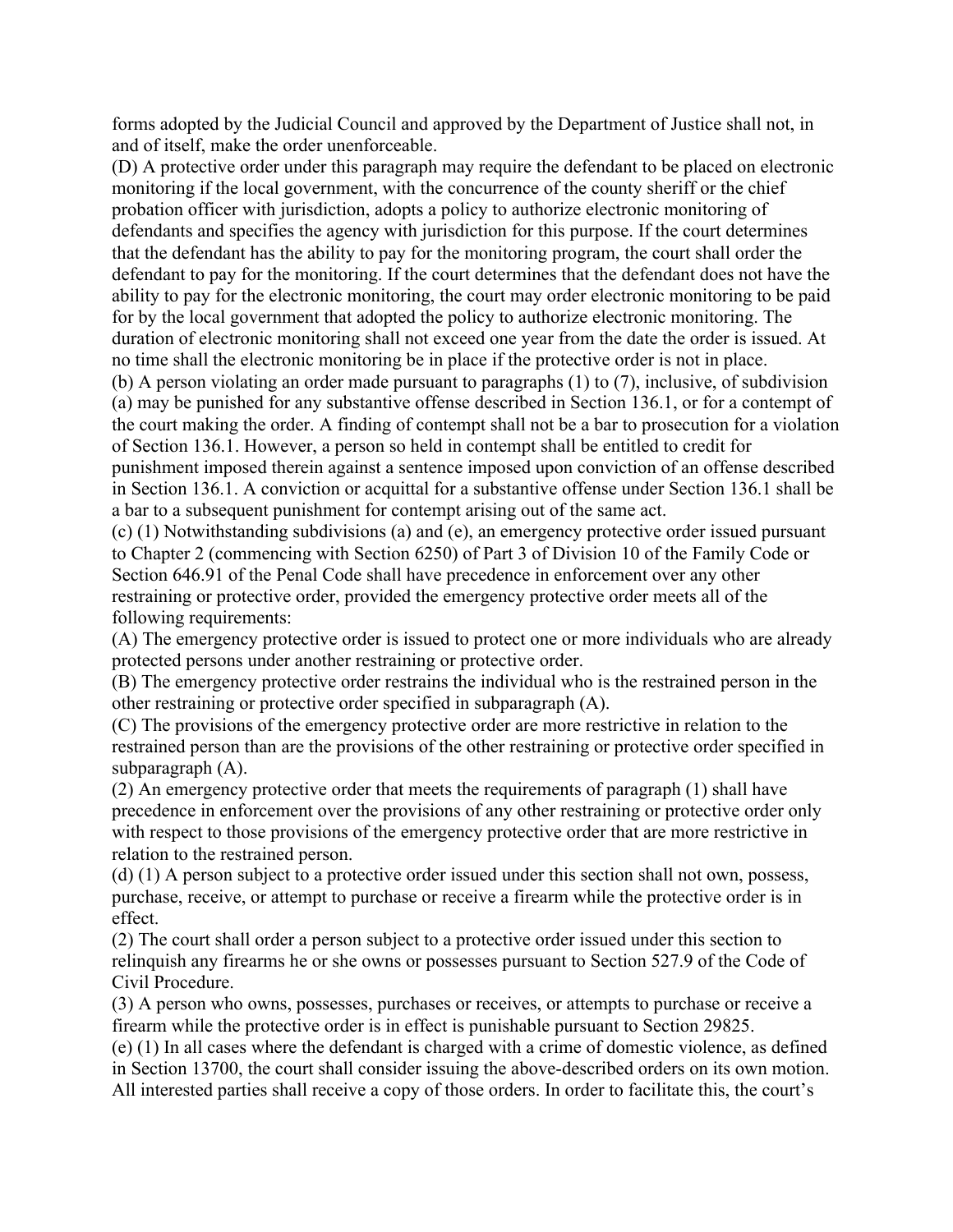records of all criminal cases involving domestic violence shall be marked to clearly alert the court to this issue.

(2) In those cases in which a complaint, information, or indictment charging a crime of domestic violence, as defined in Section 13700, has been issued, a restraining order or protective order against the defendant issued by the criminal court in that case has precedence in enforcement over a civil court order against the defendant, unless a court issues an emergency protective order pursuant to Chapter 2 (commencing with Section 6250) of Part 3 of Division 10 of the Family Code or Section 646.91 of the Penal Code, in which case the emergency protective order shall have precedence in enforcement over any other restraining or protective order, provided the emergency protective order meets the following requirements:

(A) The emergency protective order is issued to protect one or more individuals who are already protected persons under another restraining or protective order.

(B) The emergency protective order restrains the individual who is the restrained person in the other restraining or protective order specified in subparagraph (A).

(C) The provisions of the emergency protective order are more restrictive in relation to the restrained person than are the provisions of the other restraining or protective order specified in subparagraph (A).

(3) Custody and visitation with respect to the defendant and his or her minor children may be ordered by a family or juvenile court consistent with the protocol established pursuant to subdivision (f), but if ordered after a criminal protective order has been issued pursuant to this section, the custody and visitation order shall make reference to, and acknowledge the precedence of enforcement of, an appropriate criminal protective order. On or before July 1, 2006, the Judicial Council shall modify the criminal and civil court forms consistent with this subdivision.

(f) On or before January 1, 2003, the Judicial Council shall promulgate a protocol, for adoption by each local court in substantially similar terms, to provide for the timely coordination of all orders against the same defendant and in favor of the same named victim or victims. The protocol shall include, but shall not be limited to, mechanisms for assuring appropriate communication and information sharing between criminal, family, and juvenile courts concerning orders and cases that involve the same parties, and shall permit a family or juvenile court order to coexist with a criminal court protective order subject to the following conditions: (1) An order that permits contact between the restrained person and his or her children shall provide for the safe exchange of the children and shall not contain language either printed or handwritten that violates a "no contact order" issued by a criminal court.

(2) Safety of all parties shall be the courts' paramount concern. The family or juvenile court shall specify the time, day, place, and manner of transfer of the child, as provided in Section 3100 of the Family Code.

(g) On or before January 1, 2003, the Judicial Council shall modify the criminal and civil court protective order forms consistent with this section.

(h) In any case in which a complaint, information, or indictment charging a crime of domestic violence, as defined in Section 13700, has been filed, the court may consider, in determining whether good cause exists to issue an order under paragraph (1) of subdivision (a), the underlying nature of the offense charged, and the information provided to the court pursuant to Section 273.75.

(i) (1) In all cases in which a criminal defendant has been convicted of a crime of domestic violence as defined in Section 13700, the court, at the time of sentencing, shall consider issuing